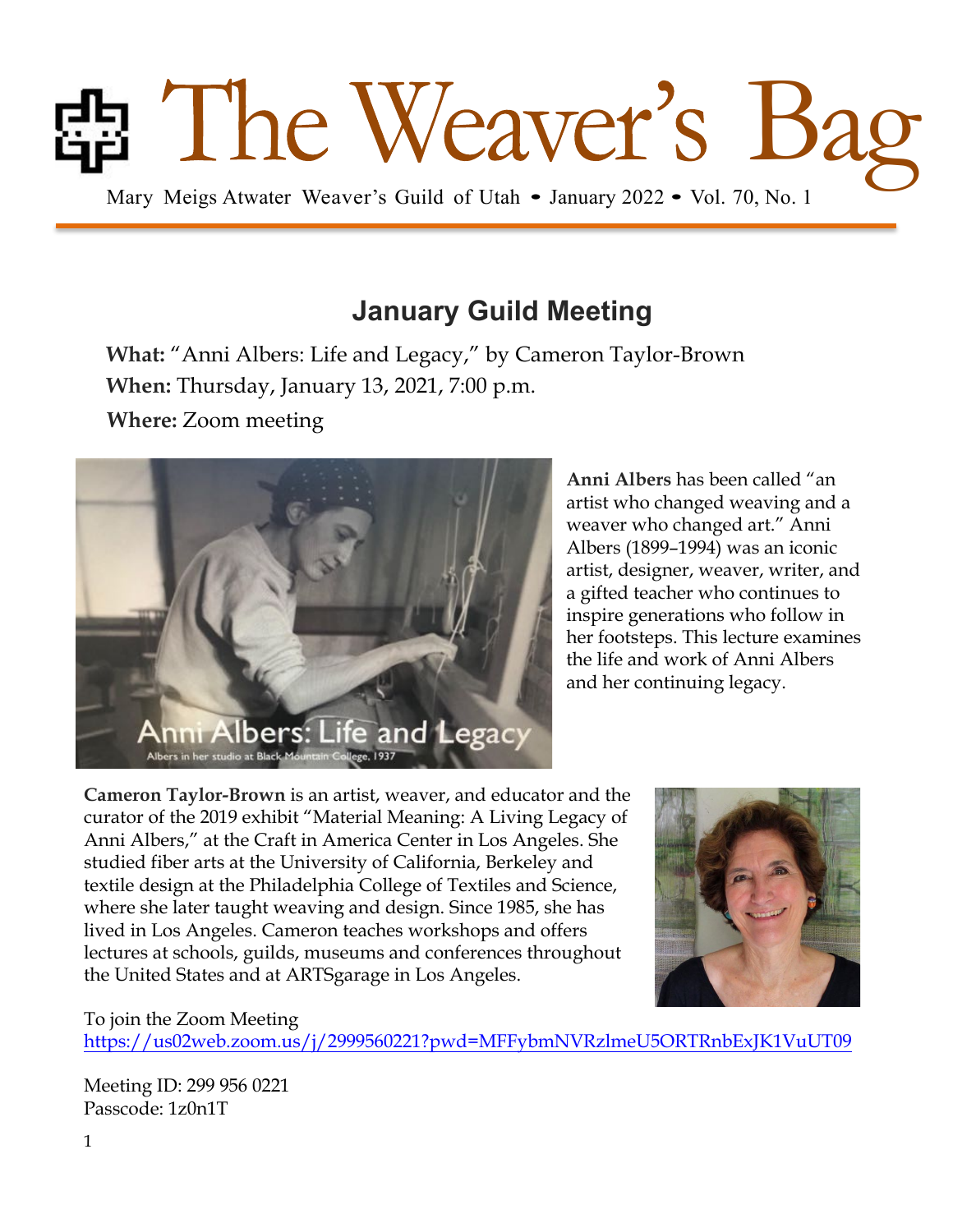### **President's Message**

Dear Friends:

I hope that you were able to weave a wonderful tapestry of the holiday season. Use the memories of family and friends, food, good cheer, and the spirit of Christmas to create something that you can bring out when facing the hard things that come into everyone's life. Hold onto that tapestry to face what will come in the new year, and know that you have friends that will help you when you need support.

This month we are having a Zoom meeting so we don't have to worry about the weather. I hope you will log on and enjoy the warmth of your home while being with each other. *Beth Myrer, Guild President*

### **Membership Dues**

Please remember to pay your Guild dues if you haven't already done so. They are just \$30 a year for so many opportunities! You can give the dues to Ping Chang or send them to her at the address listed on the last page of the newsletter.



## **Getting to Know ReNee Page**

If I were to write a book about ReNee Page, it would probably be about all the wonderful people she has met. Every time I asked her a weaving question, we ended up talking about people. With her cheery voice and easy laugh, I feel like I made more than one friend as she spoke of all the kind and supportive friends she has met in the Guild. "I've been given two families," she said. "I could not have lived my life without my friends and this is where I found them." I can only imagine the warmhearted response many would offer about having ReNee in their life. The Guild is not just about weaving. It's about friendship, encouragement, laughter, and learning.

It was a dear friend who invited ReNee to join the Guild. ReNee's husband had done odd jobs for Flossie Goodwin, a charter member of the MMAWG.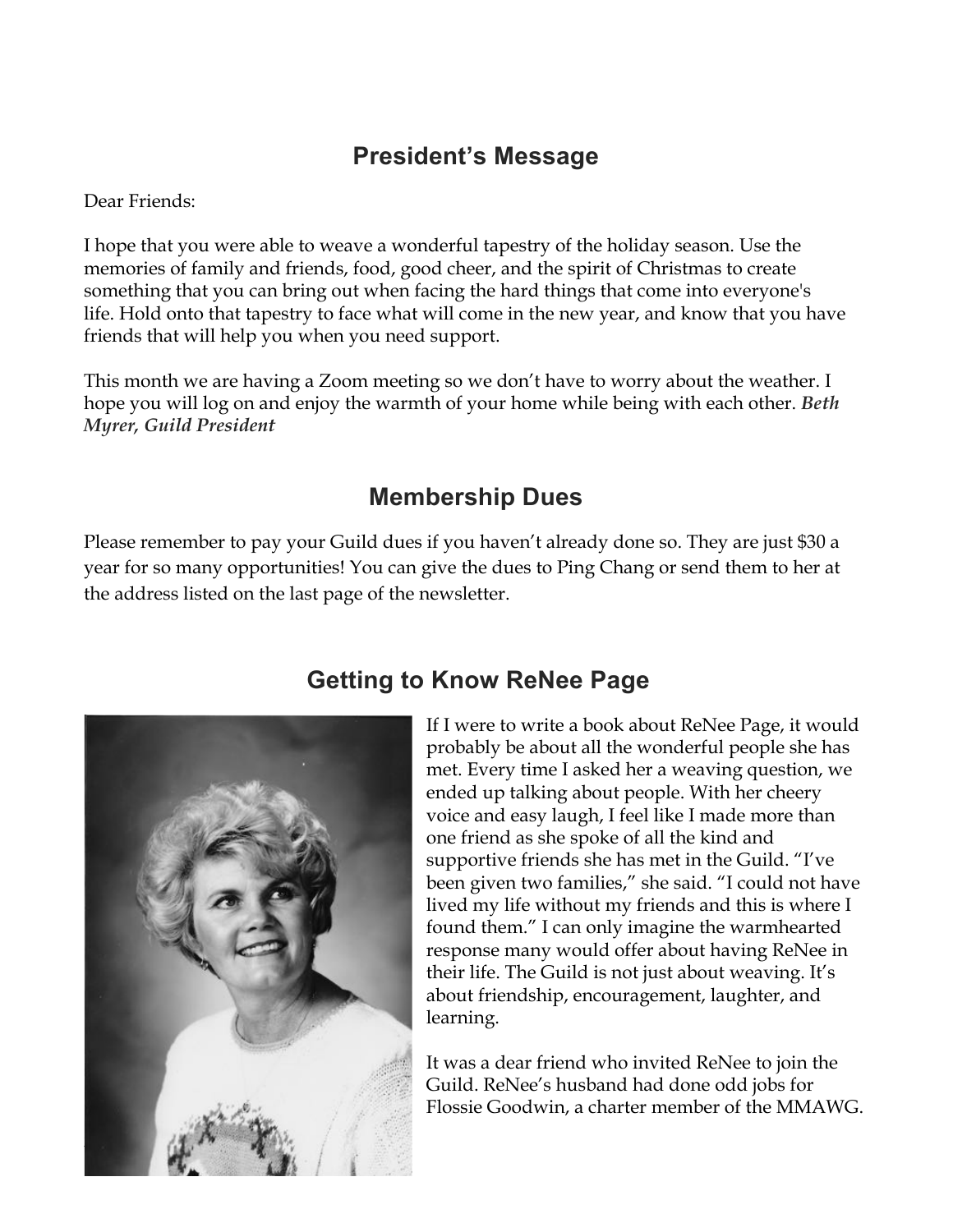He would even drive Flossie over to Mary Atwater's home for weaving lessons. Flossie was the recipient of many of Mary's looms and spinning wheels and other weaving things after Mary died. Flossie ended up living with ReNee and her husband near the end of her life. The night Flossie passed away, she made ReNee promise that she would join the Guild. "And I did."

ReNee and Darrell then had a garage full of spinning wheels and weaving looms—one with Mary Atwater's name etched on it. ReNee had no idea what to do with it all. She figured she would give herself two years to sort it all out. And after taking just one weaving class, ReNee was hooked and began a lifetime of weaving.

One day as ReNee was attending a family funeral, she invited her mother to come to the car and see one of the first things that she had woven. Someone overheard her and shared some very surprising news. ReNee was told that her greatgreat-grandfather was a master weaver and he was brought to Utah by Brigham Young to work in the woolen mills. This was the first time she had ever heard that she might have a family connection with weaving. How did that make her feel? "Blessed," was her reply.

ReNee loves to sew and she is an accomplished seamstress. After learning to weave, she found the



**Rag rug woven by ReNee**

perfect combination in weaving material that she then made into clothes. Several handwoven clothing items were displayed at our most recent fiber arts show, and you may have seen some of her amazing handiwork up close. She gives all the credit to the many wonderful teachers who have helped her along the way.



She also gives a lot of credit to her husband and is grateful for his support. They started dating in junior high when they were 12 years old. When I asked about that, she said the teachers would pair up the students for the dances. She was the tallest and he was the shortest so "we were the leftovers—they kept putting us together." They are the parents of two wonderful children, three grandchildren, and four great-grandchildren.

**Rag fabric woven by ReNee**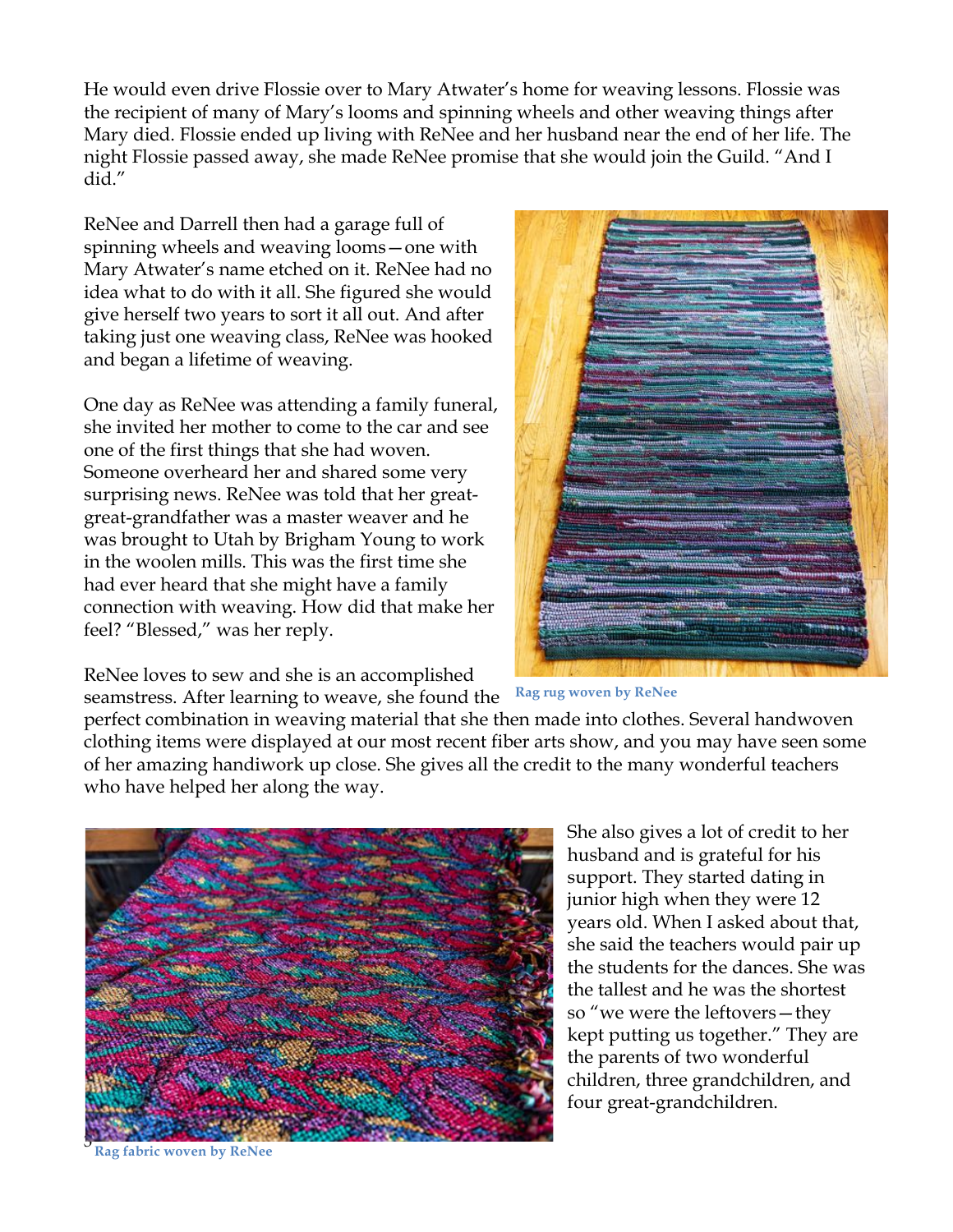ReNee talked with excitement about being a "fly on the wall" as Mary Jo Reiter worked on the biography of Mary Atwater, titled *Weaving a Life*. ReNee went along with Mary Jo to meet some of the people who were interviewed for the book. She also went on field trips that uncovered treasures from Mary Atwater's life. She enjoyed being a part of that.

If ReNee were to write a book, it would probably be about rag rugs. She loves rag rugs. In fact, her dear friend Susan Hainsworth has been meeting with her and they have been "interviewing ReNee's rag rugs"—determining the weaving details of each one. With the help of many talented friends, these interviews have been put in a book with photographs. She is looking forward to the April release of her first book, *ReNee's Rag Rugs*. It will be great to get her autograph!

When asked what advice she would give to new and old weavers alike, she said, "Follow your heart. If you have feelings about doing something, do it. There is a reason for it!" *Rosemarie Deppe*



## **Guild Challenge**

In our last newsletter, we shared a picture of a scarf woven by Juliette Lanvers's mother, who was visiting from France. She recreated the Burberry scarf that Juliette showed as an example during the meeting on plaids. Juliette then wove a second scarf on the same warp but this time in a straight twill. She gave the scarf to her aunt. The second scarf is shown here.

The yarn is 6/34 cotton-cashmere 50/50 from Colourmart. Juliette hopes you are having fun weaving plaids for the Guild Challenge. These wonderful plaids can be addictive!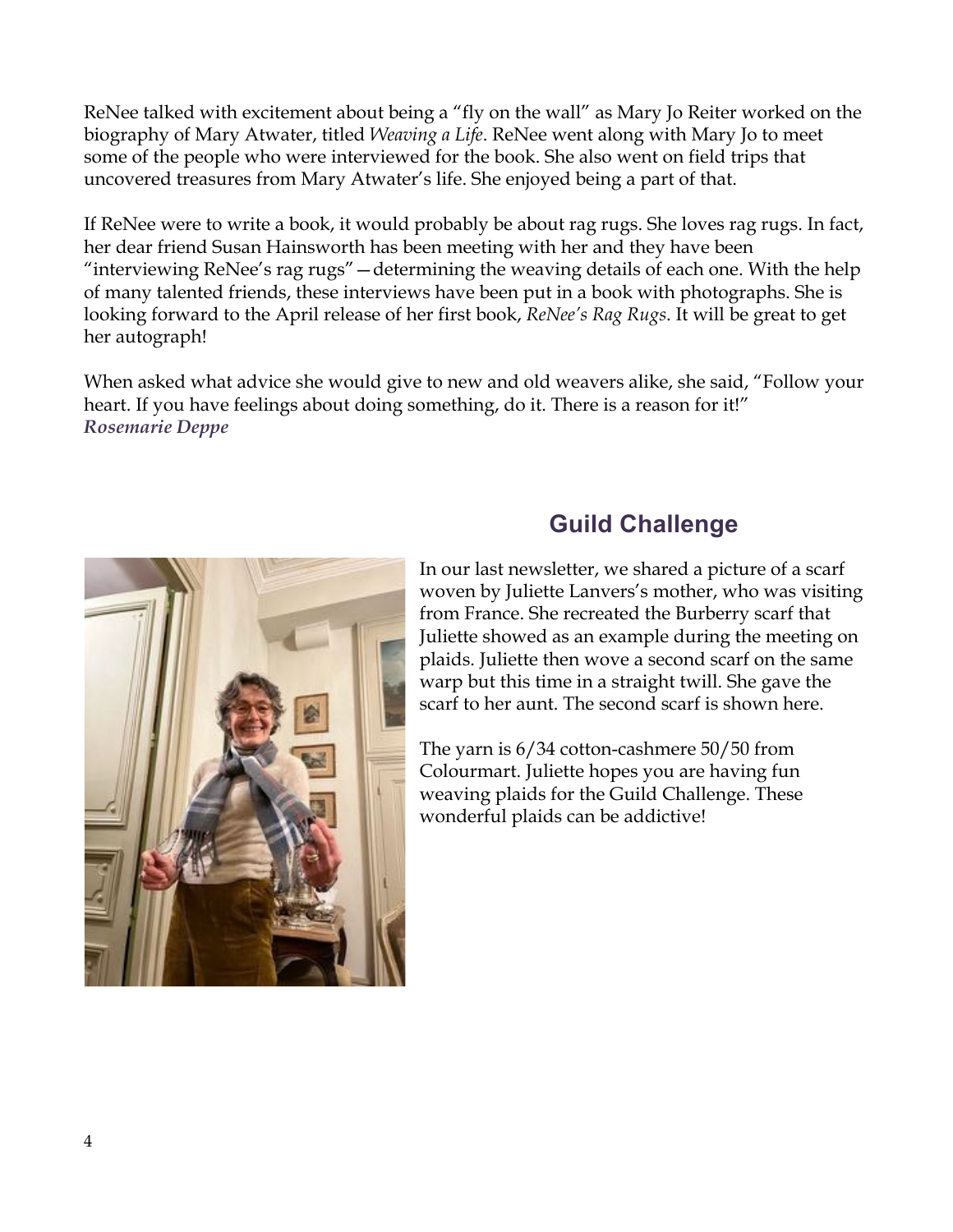

# **The Weaving Handbook The Art and the Craft: Theories, Materials, Techniques, and Projects**

#### **By Åsa Pärson and Amica Sundström**

This new book (2021) is advertised as a modern reference guide for novice and experienced weavers. The authors are well established Swedish textile artists/weavers, and their design aesthetic really shines in this book. The book is well organized, including a good index that adds to its value as a reference book. It starts with foundational information which most weavers probably already know, but as it is written from a Swedish perspective it felt very fresh to me. The book's contents range from projects to practicalities (e.g. how to set up your loom) and from theory of weaving to

pattern drafts. The 19 projects are not just for beginners; some use fine yarns (e.g. 44/1 linen) and while most are for four shafts (14), there is also one 6-shaft project, two 8-shaft projects, and two 10-shaft projects. I find this book to be informative and aspirational, and with plenty of good stuff for weavers of many skill levels.



The book's organization is brilliant. A very brief preface gives the background of the authors, how they met (at a weaving class in Stockholm, 1991), and their philosophy. And then wham—the book dives straight into projects! No first taking the reader through warping boards, epi calculations, theory, or nomenclature. Instead the authors present lovely photos and spare instructions on

uncluttered pages. The projects are organized around outfitting a darling old cottage in

Sörmland, Sweden, with each project designed for a specific need, be it a curtain, rug, or cloth for drying glasses. I think this section will help both weavers and non-weavers to get excited about the possibilities.

Seven additional chapters provide a broad coverage of weaving, and I will only describe a few of my favorite things. Chapter 2 covers *Looms & Tools*, and here the Scandinavian origin of this book is front and center. It has nary a mention of jack looms, end-

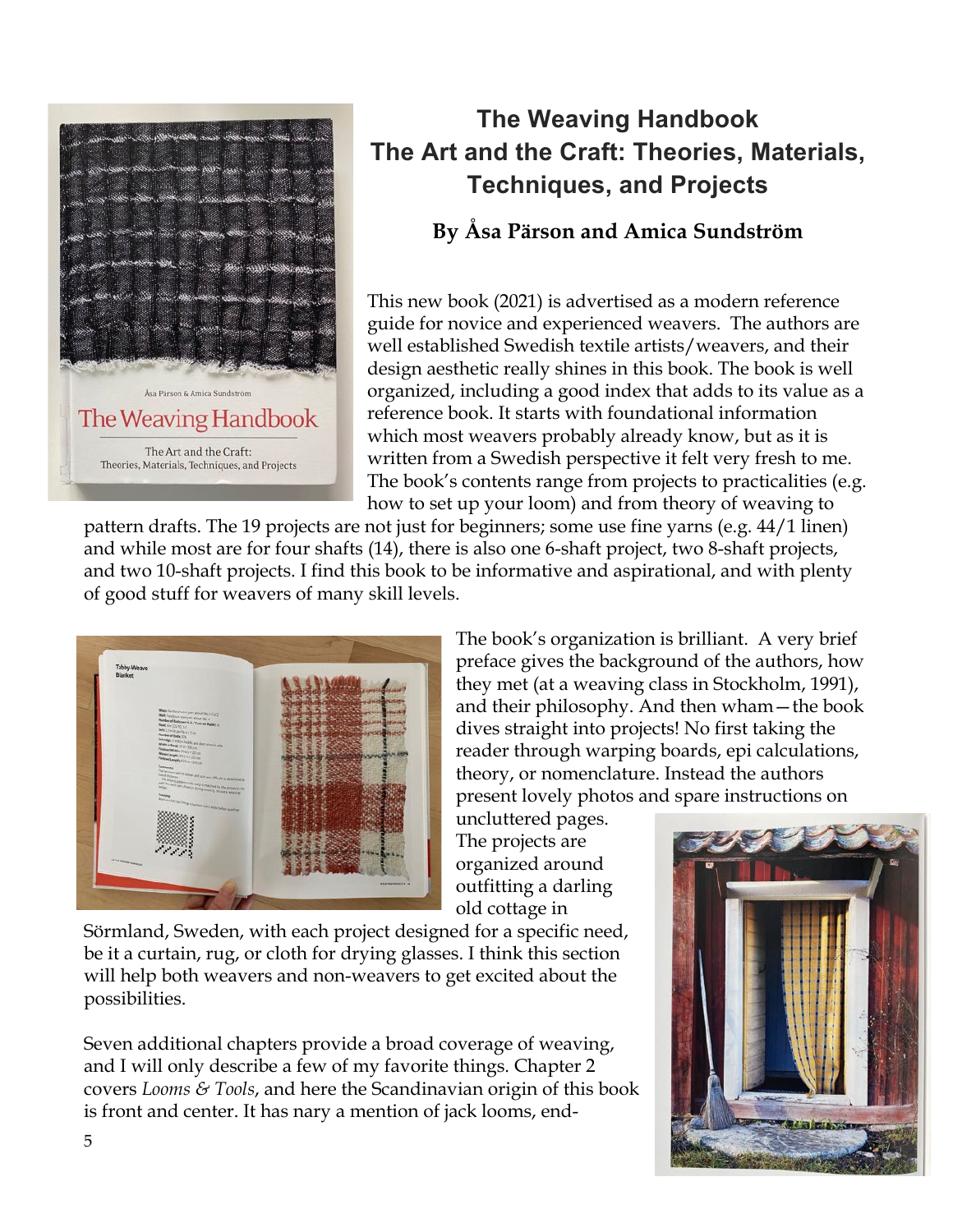delivery shuttles, or steel heddles, and instead describes counterbalance, countermarch, draw looms, and then Jacquard and "machine" looms (dobby). A new weaver with some experience in an American classroom might find this chapter difficult to square with their experience, but for me it was wonderful.



Chapter 3 is titled *Materials* and it covers yarns and focuses on wool, linen, and cotton. It presents detailed description of fiber processing, and the chapter culminates with a page on quality. I am not sure that I've seen this aspect of weaving featured in other books. It focuses on how the grist of the yarn affects the fabric's feel and durability, while also encouraging the weaver to be environmentally conscious by not shunning some yarns, but instead to match all yarns to their best use.

Finally, the chapter on *Pattern Drafts* also warrants special mention. It starts with

teaching the reader how to read and understand a draft, and provides an excellent page on terms such as intersection points, profile drafts, floats, and so on. It then segues into groups of drafts, with illustrations of the draft alongside woven examples. See the photo below that has a grouping that it titled *Variations of weaves that form raised and sunken areas*.

In summary, this is a wonderful book for a weaver who already has a few projects under their belt, yet still offers fresh-feeling insights with a Scandinavian flavor. I think this means that the authors succeeded with matching the book to its intended audience. The lack of jack looms, warping boards, and expression of sett as of ends per 3/8 of an inch (1 cm) might disappoint some readers, and to be honest, it would have been just as easy for these authors to express sett as epi. Nevertheless, I love this book. And while I am unlikely to make any of the projects, these projects helped me to refine and reorganize the priority order of the future project on my seemingly endless list. This book is available from the Salt Lake County library. *Leslie Sieburth*

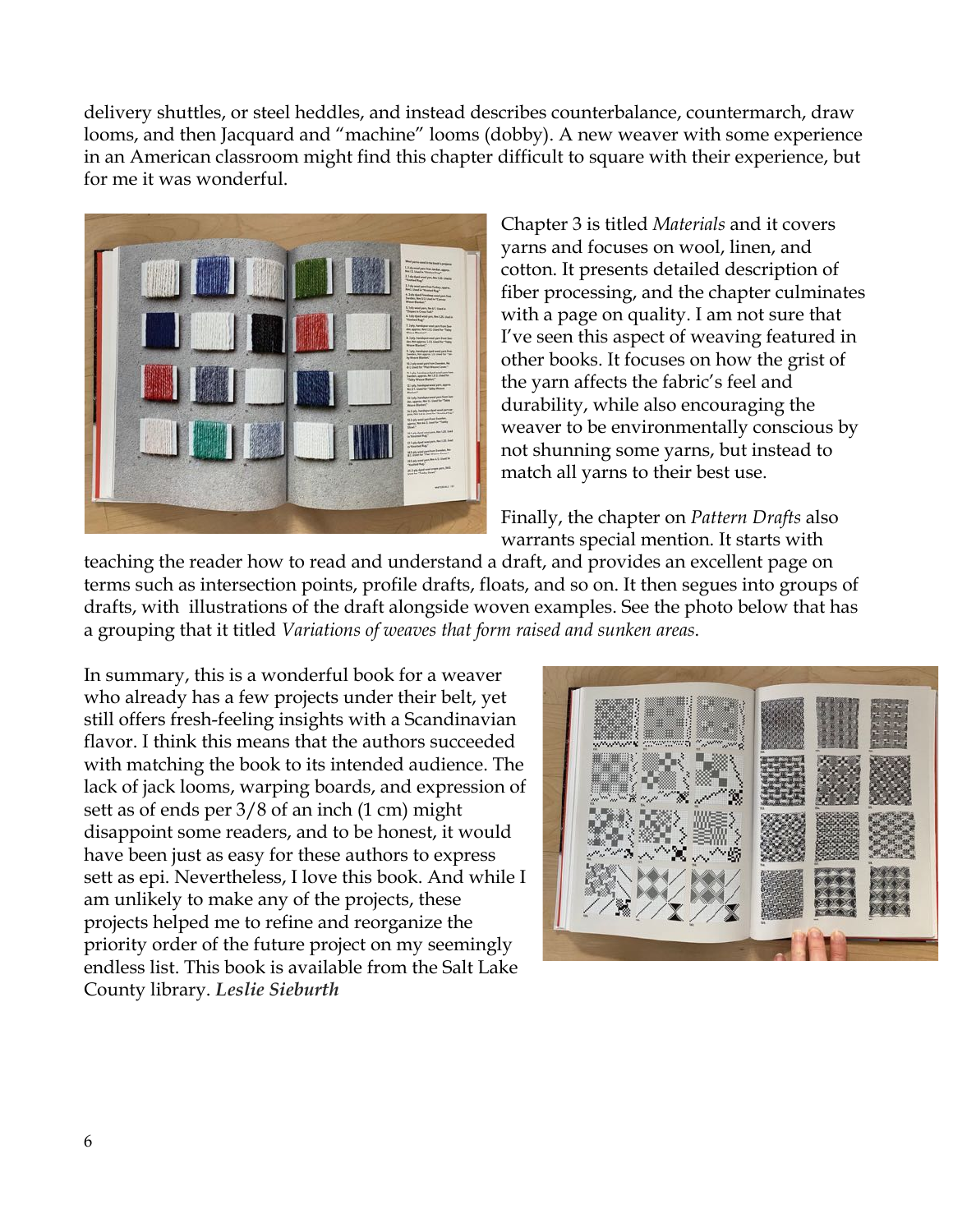## **Shuttle-Craft Bulletins on Coverlet Weaving**

*The Shuttle-Craft Bulletins covered in this article are from January 1936 and January 1937. To find them, go to mmawg.org and look for the Bulletins tab.*

*Happy New Year*! According to Mary Meigs Atwater, in the January 1936 Shuttle-Craft Bulletin, the New Year is a time for large plans and for initiating important projects. And what is larger or more important than a coverlet? Although Mary went on to write that a coverlet is not really such a large project as new weavers seem to imagine. Indeed, she said that the whole thing from warping to sewing up the center seam and hemming the ends does not take more than a week! That is, if one has six hours of weaving time each day.

Coverlet design should complement the room and bed it is planned for, according to Mary. The colonial design of a dark blue wool pattern on a white cotton ground is handsome but won't fit in a "modern" room and color-scheme and would make, as Mary claimed, "an unhappy note."

She answered two questions regarding weaving a coverlet: (1) Can one be woven on a 20" wide Structo loom? The answer was "yes," but it would take longer as it would have to be done in four strips rather than two; and (2) Should a coverlet always have a border? Again, the answer was "yes." Mary wrote about the appropriate design a border should have with a coverlet pattern of a large figure; the border should be a small simple one. Many sources for these designs were given from her Course and the *Shuttle-Craft Book of American Hand-Weaving*. Conversely, if the main pattern of the coverlet is small, the border could be elaborate, and Mary went on to discuss this in more detail, using the *Shuttle-Craft Book* draft



108 Sunrise and Dog Tracks, which was based on an old coverlet. Here is a draft of the corner, with the border to the right of the red line indicated by the arrow at the top. The figure that Mary referred to in the Bulletin was from Eliza Calvert Hall's book of coverlets, and it is shown below.

Included in the 1936 issue were several miniature drafts that could be used for coverlets. She recommended using these in arrangements of two to three repeats, with two inches or so of twill. She also included a crackle weave draft of a colonial pattern, to be woven with a border of five to six inches. For modern versions of coverlets, she recommended many patterns from the *Recipe Book*, suggesting alternate color combinations.

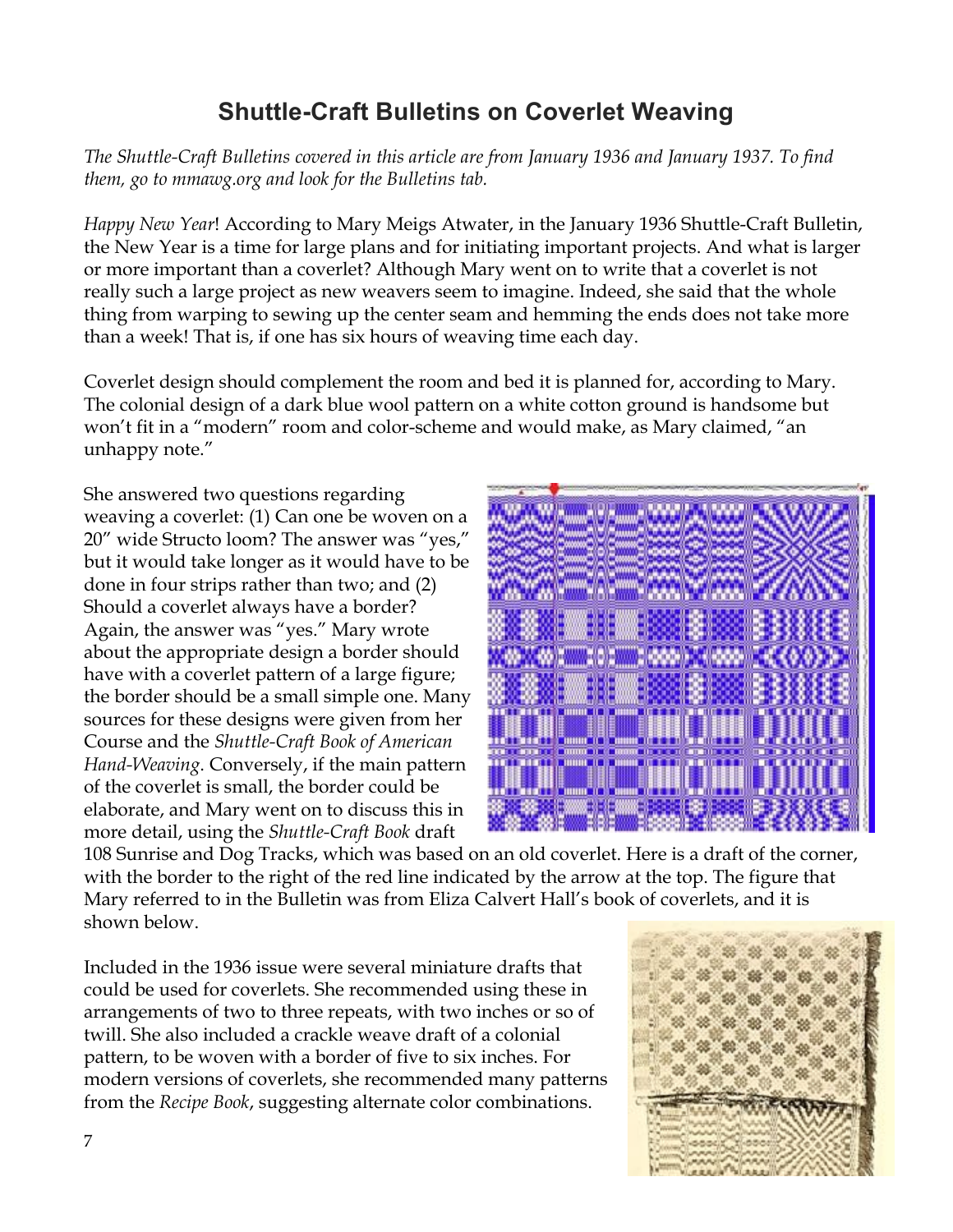Check these out. She also discussed materials—cotton or linen and wool for the traditional look and anything for modern ones, even silks and rayons.

In the 1937 coverlet issue, Mary emphasized planning as the most important part of the making. She wrote, "If we must have rules, let the first one be to play along with the room in style and general color scheme." She again recognized the need for a border and referred to many drafts in the *Shuttle-Craft Book*. She did offer a design for a modern look using a simple old pattern, threading the figure all the way across, without a side border and alternating these bands with areas of lengthwise stripes. She wrote that several colors could be combined in this way with "great freedom." Crackle weave, Summer & Winter, or even a very basic overshot such as the Diaper Weave could be used in this way with good results. Finnweave was also listed as an option for an



elaborate coverlet. The draft diagrammed in this issue was for a six-harness Summer & Winter, given in both traditional and modern versions. Changes to the arrangements could be easily made and experimentation on graph paper would be interesting, according to Mary.

There are so many design possibilities for coverlets, and there are weavers weaving them today. I recently listened to a podcast by Long Thread Media (https://longthreadmedia.com/podcast) interviewing Cassie Dickson, a coverlet weaver. You can see her beautiful work on her Instagram account: cassiedicksontextiles. At the Weaving History Conference in October 2021, I heard a presentation by Gay McGeary (http://www.coverletweaver.com/) on early Pennsylvania German coverlets. She offers classes on coverlet fringes and lectures on coverlet analysis. Her website has many beautiful coverlets to see.

The first edition of the *Shuttle-Craft Book of American Hand-Weaving* (originally published in 1928) included a chapter on weaving coverlets, with details on how wide they should be woven, how to sew up the center seam, and so on. It is available as a pdf at this link: https://digitallibrary.punjab.gov.pk/jspui/bitstream/1/1061/1/The%20shuttlecraft%20book%20of%20American%20hand-weaving.pdf

*Reference:* Eliza Calvert Hall, *A Book of Hand-Woven Coverlets* (Boston: Little Brown, and Company, 1912). The book is now in the public domain and available from Google books—and in flip book form at https://archive.org/details/bookofhandwovenc00hall. *Maureen Wilson*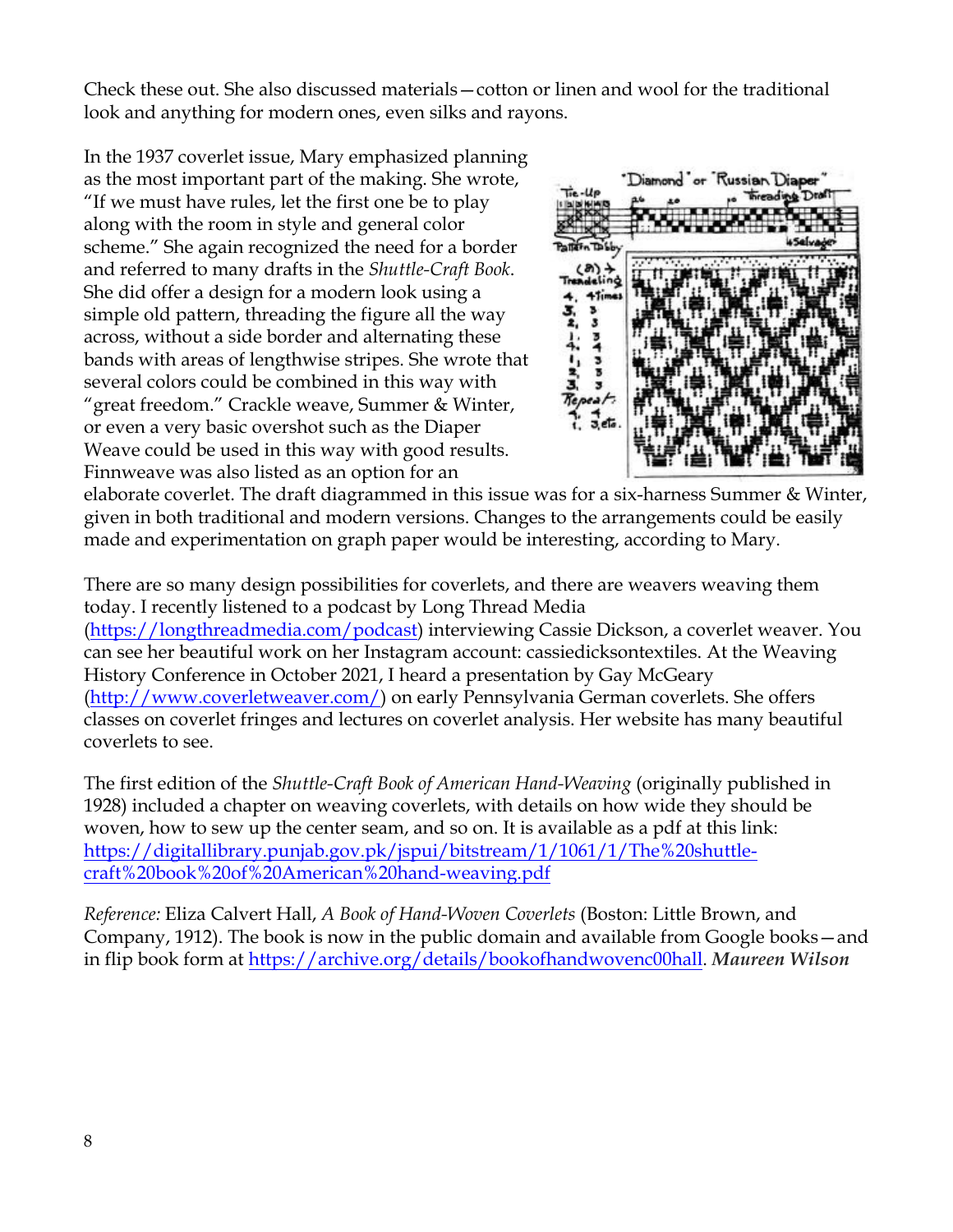### **Meetings of the Southwest Utah Weaving Branch**

#### **January 2022 Meeting**

Our plans for the January meeting on January 10 have changed. We will not be meeting in person due to the recent surge of the COVID-19 variant. However, there is an outstanding Zoom program being sponsored by the Salt Lake City MMAWG on Thursday, January 13, starting at 7:00 p.m. Cameron Taylor-Brown will be giving a presentation titled "Anni Albert: Life and Legacy." Check your e-mail for the MMAWG newsletter for more program information and the zoom link.

If you are not a current MMAWG member and want to join in on Zoom, contact Ivy DeHart or Mimi Rodes by or before January 11 so you can be added to the attendee list. There will be a slide presentation of show and tell as well. Submit your pictures to Sonya Campana.

#### **February 2022 Meeting**

We will be meeting at the St. George library at 5:30 pm on February 14 at 5:30 pm. The program will be a discussion of the Theo Moorman technique. More details will be coming.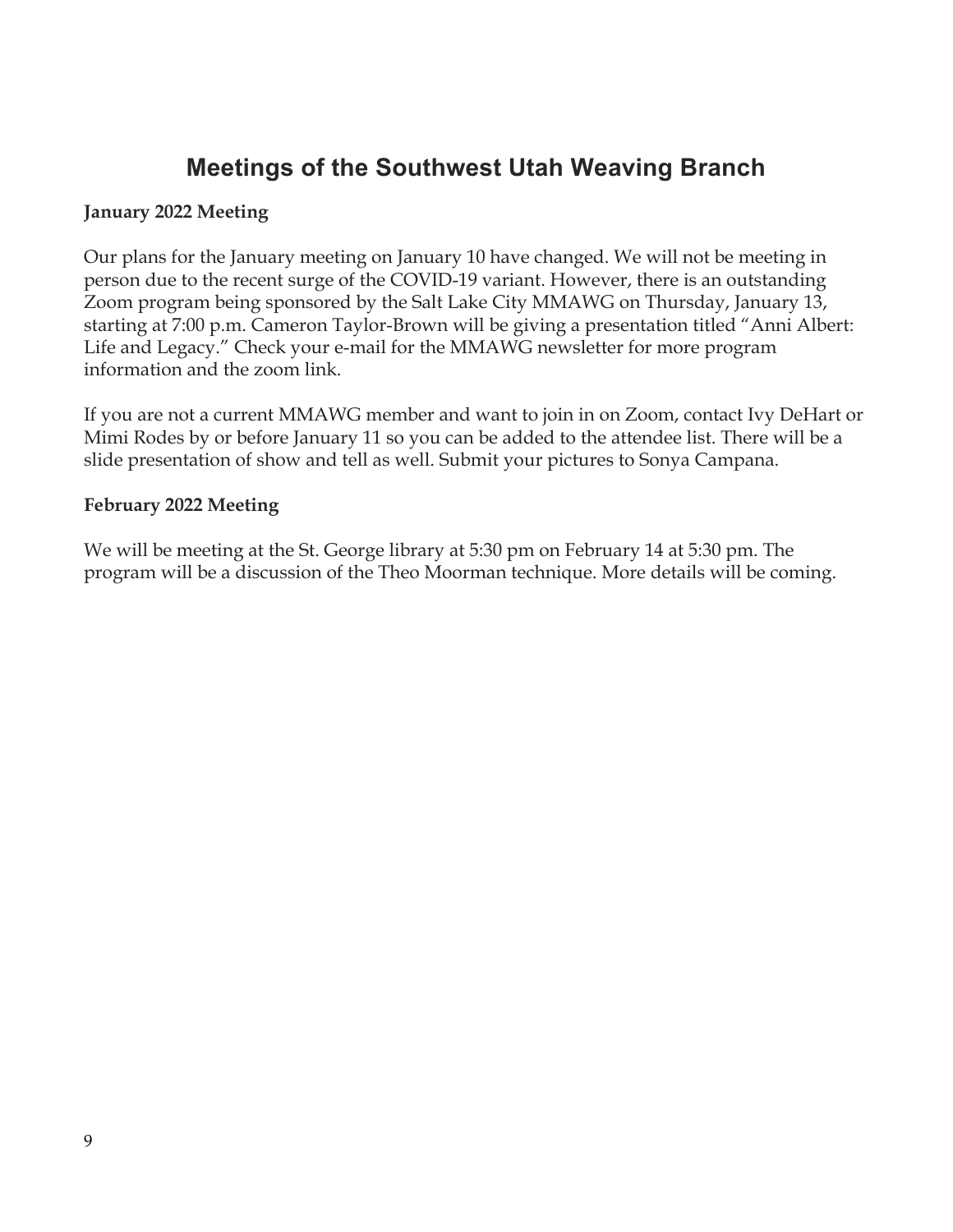## **The Shuttle-Craft Bulletin Study Group**



The 2021–2022 Guild year meeting schedule for the Shuttle–Craft Bulletin Study group is presented below**.** The next meeting will be on Zoom, February 16, at 7:00 p.m. The topic of discussion will be selling our handwoven goods and the Crackle Weave from the November 1928, May 1929, and June 1930 bulletins. The Zoom link will be provided through the Guild email.

The Shuttle-Craft Bulletin study group meets to discuss Mary Atwater's work from the Shuttle-Craft Bulletins. This is an informal group—if you have not participated, try a meeting. The meetings often begin with a reading from Mary Meigs Atwater's biography.

| <b>Topic</b>                                      | <b>Bulletins</b>                  | <b>Meeting</b><br><b>Date</b> |
|---------------------------------------------------|-----------------------------------|-------------------------------|
|                                                   |                                   |                               |
| <b>Selling handwovens</b><br><b>Crackle weave</b> | Nov 1928<br>June 1930<br>May 1929 | Feb 2022*                     |
| <b>Twill</b>                                      | April 1929<br>Oct 1936            | Apr 2022                      |
| <b>Camp weaving</b><br><b>Portable Weaving</b>    | June 1929<br>June 1936            | June 2022                     |
| Modern art & weaving<br>Design                    | <b>July 1929</b><br>August 1946   | Aug 2022                      |
| <i>*Zoom</i> meeting                              |                                   |                               |